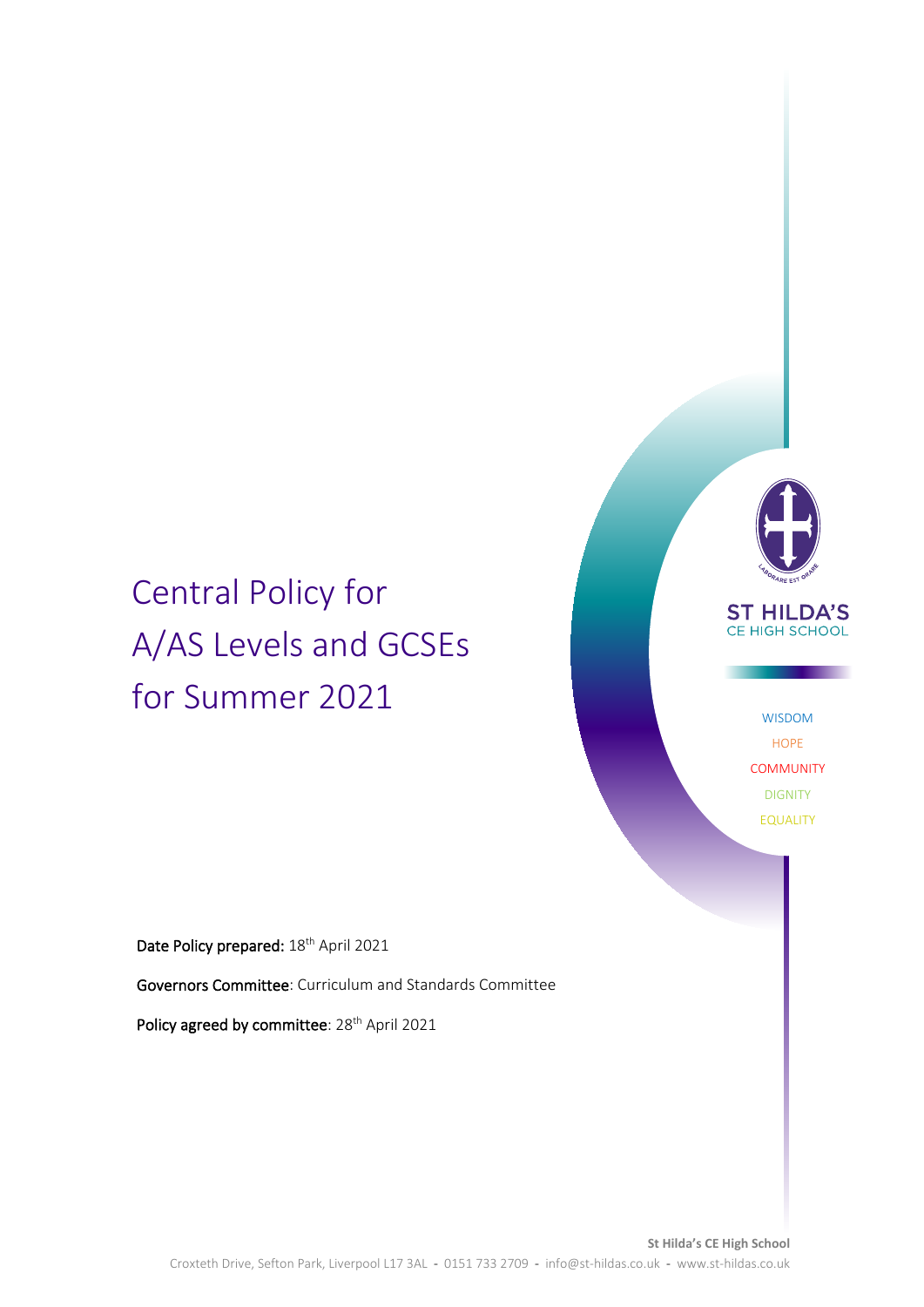### Statement of intent

This section outlines the purpose of this document in relation to our centre.

#### **Statement of Intent**

This section provides details of the purpose of this document, as appropriate to our centre: *The purpose of this policy is:*

- *To ensure that teacher assessed grades are determined fairly, consistently, free from bias and effectively within and across departments.*
- *To ensure the operation of effective processes with clear guidelines and support for staff.*
- *To ensure that all staff involved in the processes clearly understand their roles and responsibilities.*
- *To support teachers to take evidence-based decisions in line with Joint Council for Qualifications guidance.*
- *To ensure the consideration of historical centre data in the process, and the appropriate decision making in respect of, teacher assessed grades.*
- *To support a high standard of internal quality assurance in the allocation of teacher assessed grades.*
- *To support our centre in meeting its obligations in relation to equality legislation.*
- *To ensure our centre meets all requirements set out by the Department of Education, Ofqual, the Joint Council for Qualifications and awarding organisations for Summer 2021 qualifications.*
- *To ensure the process for communicating to candidates and their parents/carers how they will be assessed is clear, in order to give confidence.*

\_\_\_\_\_\_\_\_\_\_\_\_\_\_\_\_\_\_\_\_\_\_\_\_\_\_\_\_\_\_\_\_\_\_\_\_\_\_\_\_\_\_\_\_\_\_\_\_\_\_\_\_\_\_\_\_\_\_\_\_\_\_\_\_\_\_\_\_\_\_\_\_\_\_\_\_\_\_\_\_\_\_

## Roles and responsibilities

This section of our Centre Policy outlines the personnel in our centre who have specific roles and responsibilities in the process of determining teacher assessed grades this year.

#### **Roles and Responsibilities**

This section gives details of the roles and responsibilities within our centre:

#### Head of Centre

- *Our Head of Centre, Mrs Jo Code, will be responsible for approving our policy for determining teacher assessed grades.*
- *Our Head of Centre has overall responsibility for the school as an examinations centre and will ensure that clear roles and responsibilities of all staff are defined.*
- *Our Head of Centre will confirm that teacher assessed grade decisions represent the academic judgement made by teachers and that the checks in place ensure these align with the guidance on standards provided by awarding organisations.*
- *Our Head of Centre will ensure a robust internal quality assurance process has been produced and signed-off in advance of results being submitted.*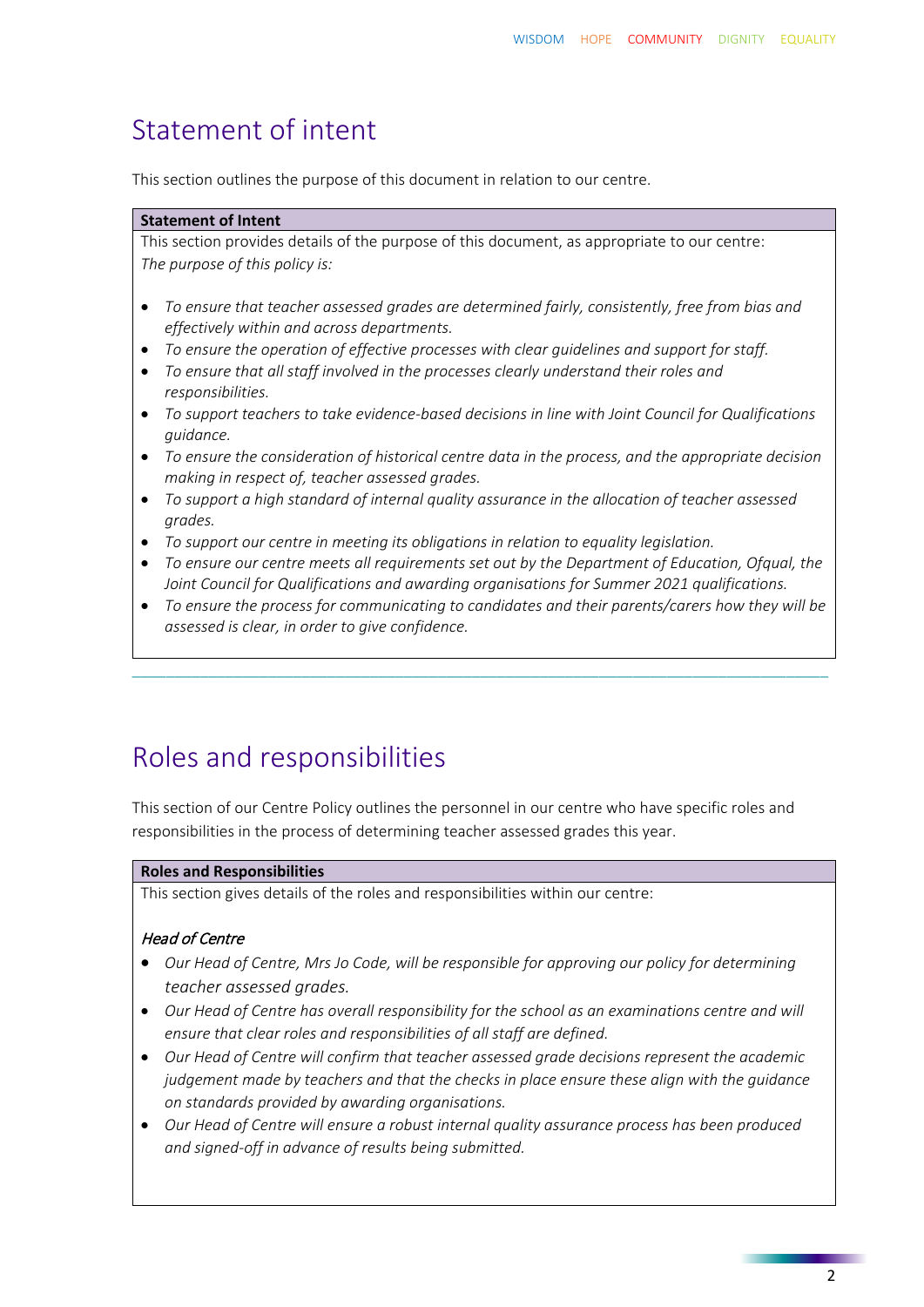#### Senior Leadership Team and Heads of Department

*Our Senior Leadership Team and Heads of Departments will:*

- *provide training and support to our other staff.*
- *support the Head of Centre in the quality assurance of the final teacher assessed grades.*
- *ensure an effective approach within and across departments and authenticating the preliminary outcome from single teacher subjects.*
- *be responsible for ensuring staff have a clear understanding of the internal and external quality assurance processes and their role within it.*
- *ensure that all teachers within their department make consistent judgements about student evidence in deriving a grade.*
- *ensure all staff conduct assessments under the appropriate levels of control with reference to guidance provided by the Joint Council for Qualifications.*
- *ensure teachers have the information required to make accurate and fair judgments.*
- *ensure that a Head of Department Checklist is completed for each qualification that they are submitting.*

#### Teachers/ Specialist Teachers / SENCo

*Our teachers, specialist teachers and SENCo will:*

- *ensure they conduct assessments under our centre's appropriate levels of control and have sufficient evidence, in line with this Centre Policy and guidance from the Joint Council for Qualifications, to provide teacher assessed grades for each student they have entered for a qualification.*
- *ensure that the teacher assessed grade they assign to each student is a fair, valid and reliable reflection of the assessed evidence available for each student.*
- *make judgements based on what each student has been taught and what they have been assessed on, as outlined in the section on grading in the main JCQ guidance*.
- *produce an Assessment Record for each subject cohort, that includes the nature of the assessment evidence being used, the level of control for assessments considered, and any other evidence that explains the determination of the final teacher assessed grades. Any necessary variations for individual students will also be recorded.*
- *securely store and be able to retrieve sufficient evidence to justify their decisions.*
- *Our SENCO will share access arrangements with students and parents/carers and record that they have received this*

#### Examinations Officer

*Our Examinations Officer will:*

• *be responsible for the administration of our final teacher assessed grades and for managing the post-results services.*

\_\_\_\_\_\_\_\_\_\_\_\_\_\_\_\_\_\_\_\_\_\_\_\_\_\_\_\_\_\_\_\_\_\_\_\_\_\_\_\_\_\_\_\_\_\_\_\_\_\_\_\_\_\_\_\_\_\_\_\_\_\_\_\_\_\_\_\_\_\_\_\_\_\_\_\_\_\_\_\_\_\_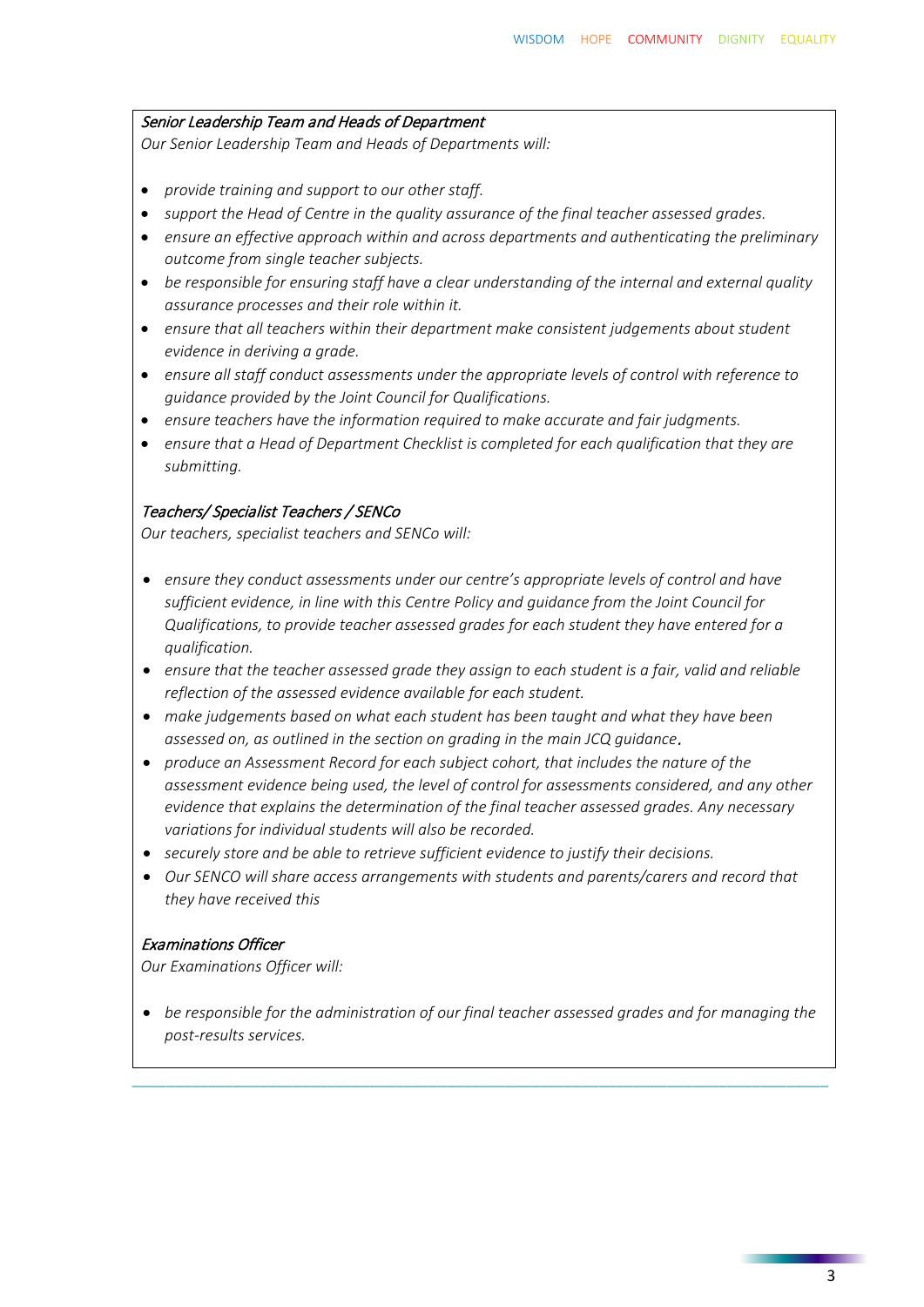## Training, support and guidance

This section of our Centre Policy outlines the training, support and guidance that our centre will provide to those determining teacher assessed grades this year.

#### **Training**

This section provides details of the approach our centre will take to *training, support and guidance in determining teacher assessed grades this year*

- *Teachers involved in determining grades in our centre will attend any centre-based training to help achieve consistency and fairness to all students.*
- *Teachers will engage fully with all training and support that has been provided by the Joint Council for Qualifications and the awarding organisations.*

**Support for Newly Qualified Teachers and teachers less familiar with assessment** 

This section provides details of our approach to *training, support and guidance for newly qualified teachers and teachers less familiar with assessment*

- *We will provide mentoring from experienced teachers to NQTs and teachers less familiar with assessment.*
- *We will put in place additional internal reviews of teacher assessed grades for NQTs and other teachers as appropriate.*

\_\_\_\_\_\_\_\_\_\_\_\_\_\_\_\_\_\_\_\_\_\_\_\_\_\_\_\_\_\_\_\_\_\_\_\_\_\_\_\_\_\_\_\_\_\_\_\_\_\_\_\_\_\_\_\_\_\_\_\_\_\_\_\_\_\_\_\_\_\_\_\_\_\_\_\_\_\_\_\_\_\_

## Use of appropriate evidence

This section of our Centre Policy indicates how our centre will give due regard to the section in the JCQ guidance entitled: *Guidance on grading for teachers*.

#### **A. Use of evidence**

This section gives details in relation to our use of evidence. Evidence will be logged on the assessment record.

- *Teachers making judgements will have regard to the Ofqual Head of Centre guidance on recommended evidence, and further guidance provided by awarding organisations.*
- *All candidate evidence used to determine teacher assessed grades, and associated documentation, will be retained and made available for the purposes of external quality assurance and appeals.*
- *All candidate evidence used in the assessment period to determine teacher assessed grades after April 12th (i.e. Easter), and associated documentation, will be retained and made available for the purposes of external quality assurance and appeals.*
- *Candidate evidence prior to April 12th may be a record of a mark/grade in a teacher's markbook as it may not always be possible to have access to the candidate's actual piece of work / script.*
- *We will be using student work produced in response to assessment materials provided by our awarding organisation(s), including groups of questions, past papers or similar materials such as practice or sample papers where appropriate.*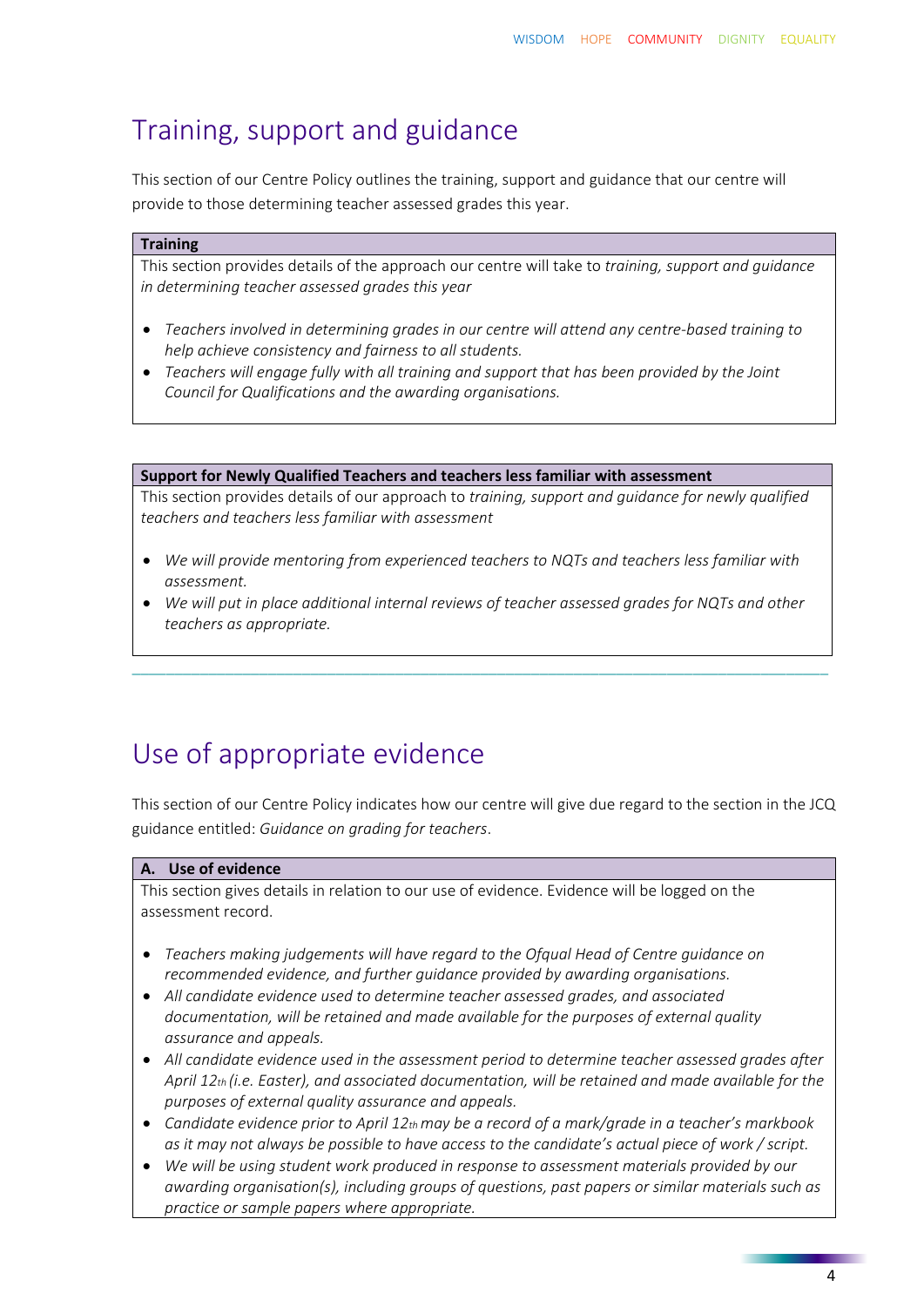- *We will use non-exam assessment work (often referred to as coursework), even if this has not been fully completed.*
- *We will use student work produced in centre-devised tasks that reflect the specification, that follow the same format as awarding organisation materials, and have been marked in a way that reflects awarding organisation mark schemes.*
- *We will use substantial class or homework (including work that took place during remote learning).*
- *We will use internal tests taken by pupils.*
- *We will use mock exams taken over the course of study.*
- *We will use records of a student's capability and performance over the course of study in performance-based subjects such as music, drama and PE.*

*We provide further detail in the following areas:*

*Additional Assessment Materials*

• *We will use additional assessment materials to give students the opportunity to show what they know, understand or can do in an area of content that has been taught but not yet assessed.*

| AQA              | PEARSON                 | <b>OCR</b>        | <b>WJEC</b>              |
|------------------|-------------------------|-------------------|--------------------------|
| <b>Biology A</b> | <b>Business BTEC</b>    | Creative iMedia   | English Language         |
| Level            | Level 3                 | $GCSE - L2$       | GCSE                     |
|                  |                         | National          |                          |
|                  |                         | Certificate not   |                          |
|                  |                         | GCSE              |                          |
| Chemistry A      | Computer                | Geography GCSE    | English                  |
| Level            | Science GCSE            |                   | Literature GCSE          |
| Drama GCSE       | Engineering             | Religious Studies | German A Level           |
|                  | <b>GCSE-BTEC</b>        | A Level           |                          |
|                  | Technical Level 2       |                   |                          |
|                  | not GCSE                |                   |                          |
| Design           | Health and Social       | Sociology A Level | Hospitality and          |
| Technology       | Care BTEC Level         |                   | Catering GCSE -          |
| GCSE             | 3                       |                   | L <sub>2</sub> Award not |
|                  |                         |                   | GCSE                     |
| English          | History GCSE and        | Physics A Level   | Music GCSE               |
| Language A       | A Level                 |                   |                          |
| Level            |                         |                   |                          |
|                  | Mathematics             |                   |                          |
|                  | GCSE and As and         |                   |                          |
|                  | Level                   |                   |                          |
|                  | Further                 |                   |                          |
|                  | Mathematics AS          |                   |                          |
|                  | Level                   |                   |                          |
| French GCSE      | <b>ICT BTEC Level 3</b> |                   | Sociology GCSE           |
| and A Level      |                         |                   |                          |
| German           | Psychology GCSE         |                   | Spanish A Level          |
| GCSE             |                         |                   |                          |
| Media            | Sport BTEC Level        |                   | Drama & Theatre          |
| Studies A        | 3                       |                   | Studies A Level          |
| level            |                         |                   |                          |
| Music A          |                         |                   |                          |
| Level            |                         |                   |                          |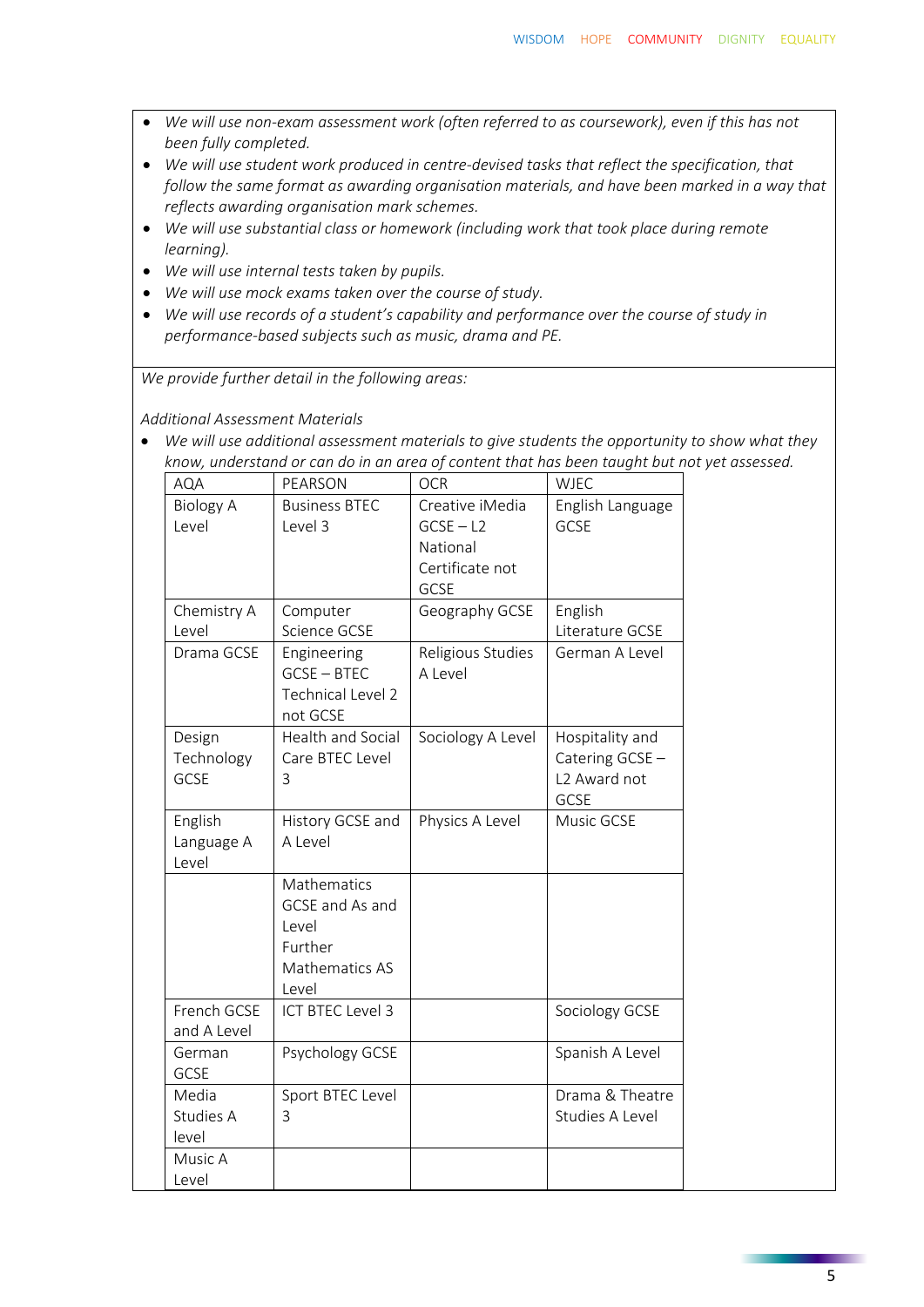| Physical            |  |  |
|---------------------|--|--|
| Education           |  |  |
| GCSE                |  |  |
| Physics A           |  |  |
| Level - OCR         |  |  |
| Psychology A        |  |  |
| Level               |  |  |
| Religious           |  |  |
| Studies GCSE        |  |  |
| Combined            |  |  |
| Science             |  |  |
| <b>Trilogy GCSE</b> |  |  |
| <b>Biology GCSE</b> |  |  |
| Chemistry           |  |  |
| GCSE                |  |  |
| Physics GCSE        |  |  |
| Spanish             |  |  |
| GCSE                |  |  |
|                     |  |  |

- *We will use additional assessment materials to give students an opportunity to show improvement, for example, to validate or replace an existing piece of evidence.*
- *We will use additional assessment materials to support consistency of judgement between teachers or classes by giving everyone the same task to complete.*
- *We will combine and/or remove elements of questions where, for example, a multi-part question includes a part which focuses on an element of the specification that hasn't been taught.*

*Our centre will ensure the appropriateness of evidence and balance of evidence in arriving at grades in the following ways:*

- *We will consider the level of control under which an assessment was completed, for example, whether the evidence was produced under high control and under supervision or at home.*
- *We will ensure that we are able to authenticate the work as the student's own, especially where that work was not completed within the school or college.*
- *We will consider the limitations of assessing a student's performance when using assessments that have been completed more than once, or drafted and redrafted, where this is not a skill being assessed.*

\_\_\_\_\_\_\_\_\_\_\_\_\_\_\_\_\_\_\_\_\_\_\_\_\_\_\_\_\_\_\_\_\_\_\_\_\_\_\_\_\_\_\_\_\_\_\_\_\_\_\_\_\_\_\_\_\_\_\_\_\_\_\_\_\_\_\_\_\_\_\_\_\_\_\_\_\_\_\_\_\_\_

- *We will consider the specification and assessment objective coverage of the assessment.*
- *We will consider the depth and breadth of knowledge, understanding and skills assessed, especially higher order skills within individual assessments.*

## Determining teacher assessed grades

This section of our Centre Policy outlines the approach our centre will take to awarding teacher assessed grades.

**Awarding teacher assessed grades based on evidence** We give details here of our centre's approach to awarding teacher assessed grades*.*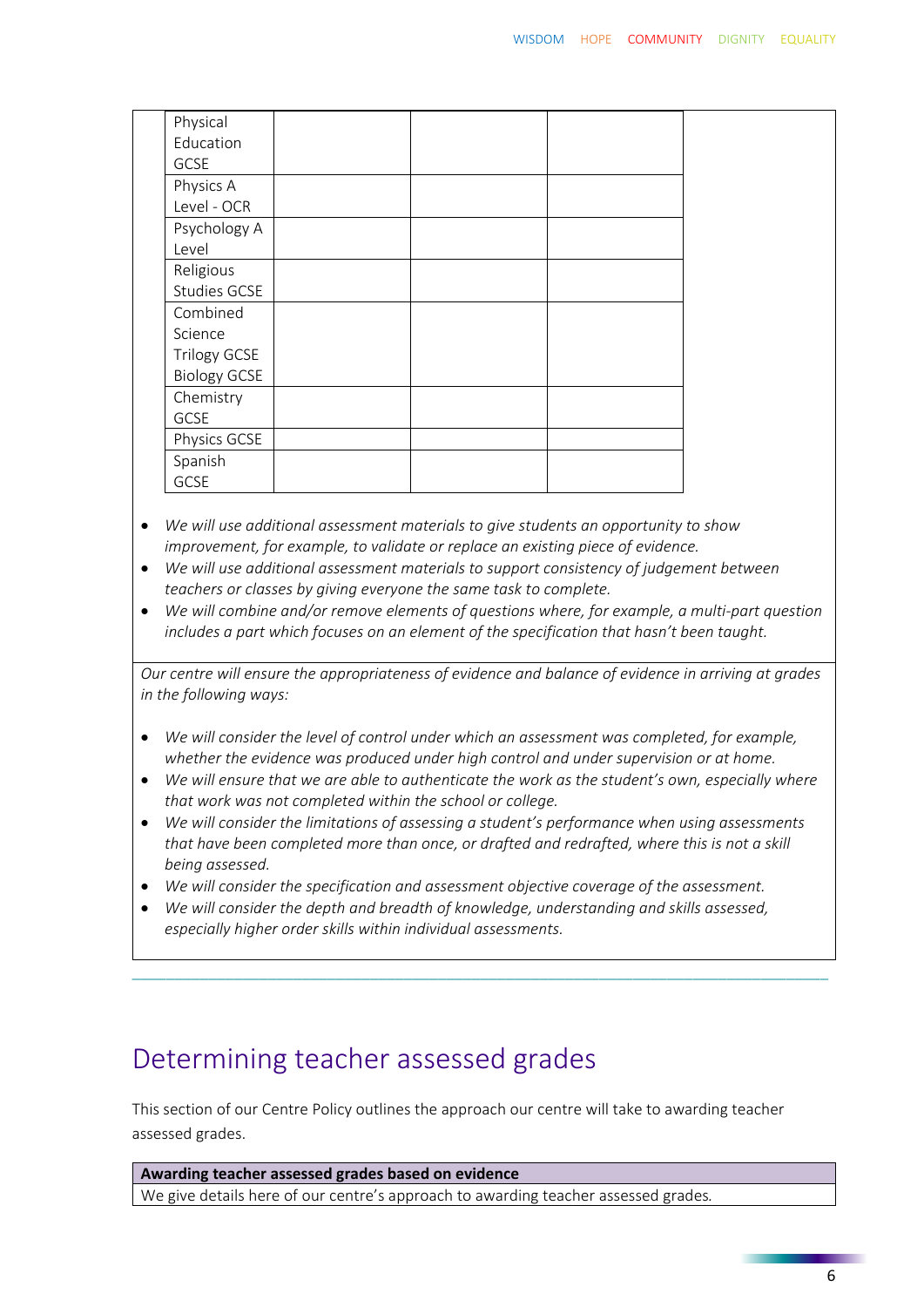- *Our teachers will determine grades based on evidence which is commensurate with the standard at which a student is performing, i.e. their demonstrated knowledge, understanding and skills across the content of the course they have been taught.*
- *Our teachers will record how the evidence was used to arrive at a fair and objective grade, which is free from bias.*
- *Our teachers will produce an Assessment Record for each subject cohort and will share this with their Head of Department. Any necessary variations for individual students will also be shared.*

\_\_\_\_\_\_\_\_\_\_\_\_\_\_\_\_\_\_\_\_\_\_\_\_\_\_\_\_\_\_\_\_\_\_\_\_\_\_\_\_\_\_\_\_\_\_\_\_\_\_\_\_\_\_\_\_\_\_\_\_\_\_\_\_\_\_\_\_\_\_\_\_\_\_\_\_\_\_\_\_\_\_

## Internal quality assurance

This section of our Centre Policy outlines the approach our centre will take to ensure internal standardisation of teacher assessed grades, to ensure consistency, fairness and objectivity of decisions.

#### *Head of Centre Internal Quality Assurance and Declaration*

#### **Internal quality assurance**

This section gives details of our approach to internal standardisation, within and across subject departments.

- *We will ensure that all teachers involved in deriving teacher assessed grades read and understand this Centre Policy document.*
- *In subjects where there is more than one teacher and/or class in the department, we will ensure that our centre carries out an internal standardisation process.*
- *We will ensure that all teachers are provided with training, resources and support to ensure they take a consistent approach to:*
	- o *Arriving at teacher assessed grades*
	- o *Marking of evidence*
	- o *Reaching a holistic grading decision*
	- o *Applying the use of grading support and documentation*
- *We will conduct internal standardisation across all grades.*
- *We will ensure that the Assessment Record will form the basis of internal standardisation and discussions across teachers to agree the awarding of teacher assessed grades.*
- *Where necessary, we will review and reflect on individual grading decisions to ensure alignment with the standards as outlined by our awarding organisation(s).*
- *Where appropriate, we will amend individual grade decisions to ensure alignment with the standards as outlined by our awarding organisation(s).*
- *Where there is only one teacher involved in marking assessments and determining grades, then the output of this activity will be reviewed by an appropriate member of staff within the centre.* o *This will be the teacher's SLT line manager or Head of Faculty*
- *In respect of equality legislation, we will consider the range of evidence for students of different protected characteristics that are included in our internal standardisation.*

\_\_\_\_\_\_\_\_\_\_\_\_\_\_\_\_\_\_\_\_\_\_\_\_\_\_\_\_\_\_\_\_\_\_\_\_\_\_\_\_\_\_\_\_\_\_\_\_\_\_\_\_\_\_\_\_\_\_\_\_\_\_\_\_\_\_\_\_\_\_\_\_\_\_\_\_\_\_\_\_\_\_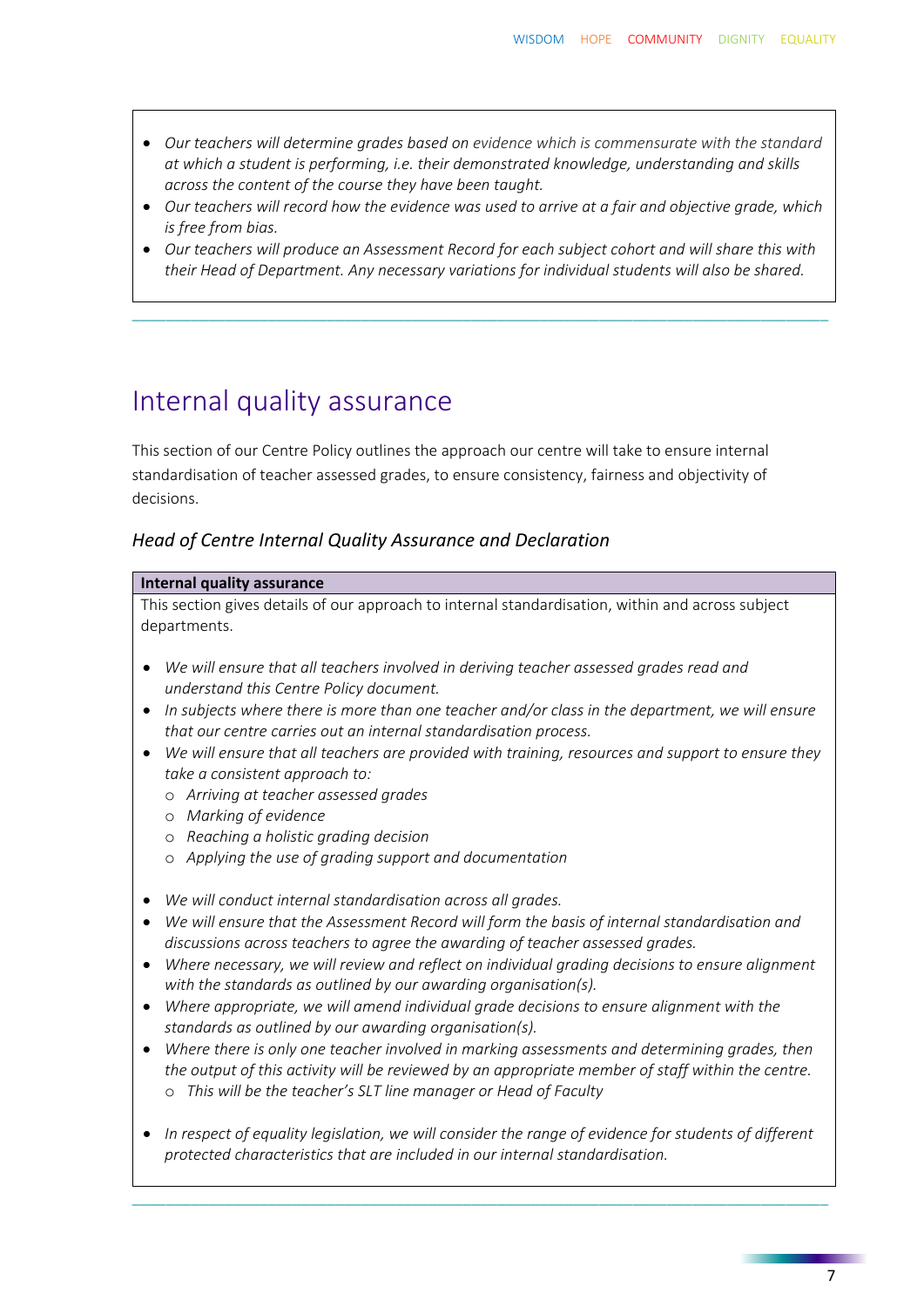## Comparison of teacher assessed grades to results for previous cohorts

This section of our Centre Policy outlines the approach we will take to compare our teacher assessed grades in 2021 with results from previous cohorts.

#### **Comparison of Teacher Assessed Grades to results for previous cohorts**

This section gives details of our internal process to ensure a comparison of teacher assessed grades at qualification level to results for previous cohorts in our centre taking the same qualification.

- *We will compile information on the grades awarded to our students in past June series in which exams took place (e.g. 2017 - 2019).*
- *We will consider the size of our cohort from year to year.*
- *We will consider the stability of our centre's overall grade outcomes from year to year.*
- *We will consider both subject and centre level variation in our outcomes during the internal quality assurance process.*
- *We will prepare a succinct narrative on the outcomes of the review against historic data which, in the event of significant divergence from the qualifications-levels profiles attained in previous examined years, which address the reasons for this divergence. This commentary will be available for subsequent review during the QA process.*

*This section gives details of the approach our centre will follow if our initial teacher assessed grades for a qualification are viewed as overly lenient or harsh compared to results in previous years.*

- *We will compile historical data giving appropriate regard to potential mixtures of A\*-G and 9-1 grades in GCSEs. Where required, we will use the Ofqual guidance to convert legacy grades into the new 9 to 1 scale.*
- *We will bring together other data sources that will help to quality assure the grades we intend to award in 2021.*

*This section gives details of changes in our cohorts that need to be reflected in our comparisons.* 

- *We will omit subjects that we no longer offer form the historical data*
- *We will take into account the changes to our cohort since the last externally validated examinations with boys now being part of the year 7 – 11 cohort and the sixth form which has been co-educational for a number of years.*

\_\_\_\_\_\_\_\_\_\_\_\_\_\_\_\_\_\_\_\_\_\_\_\_\_\_\_\_\_\_\_\_\_\_\_\_\_\_\_\_\_\_\_\_\_\_\_\_\_\_\_\_\_\_\_\_\_\_\_\_\_\_\_\_\_\_\_\_\_\_\_\_\_\_\_\_\_\_\_\_\_\_

## Access Arrangements and Special Considerations

This section of our Centre Policy outlines the approach our centre will take to provide students with appropriate access arrangements and take into account mitigating circumstances in particular instances.

#### **Reasonable adjustments and mitigating circumstances (special consideration)**

This section gives details of our approach to access arrangements and mitigating circumstances (special consideration).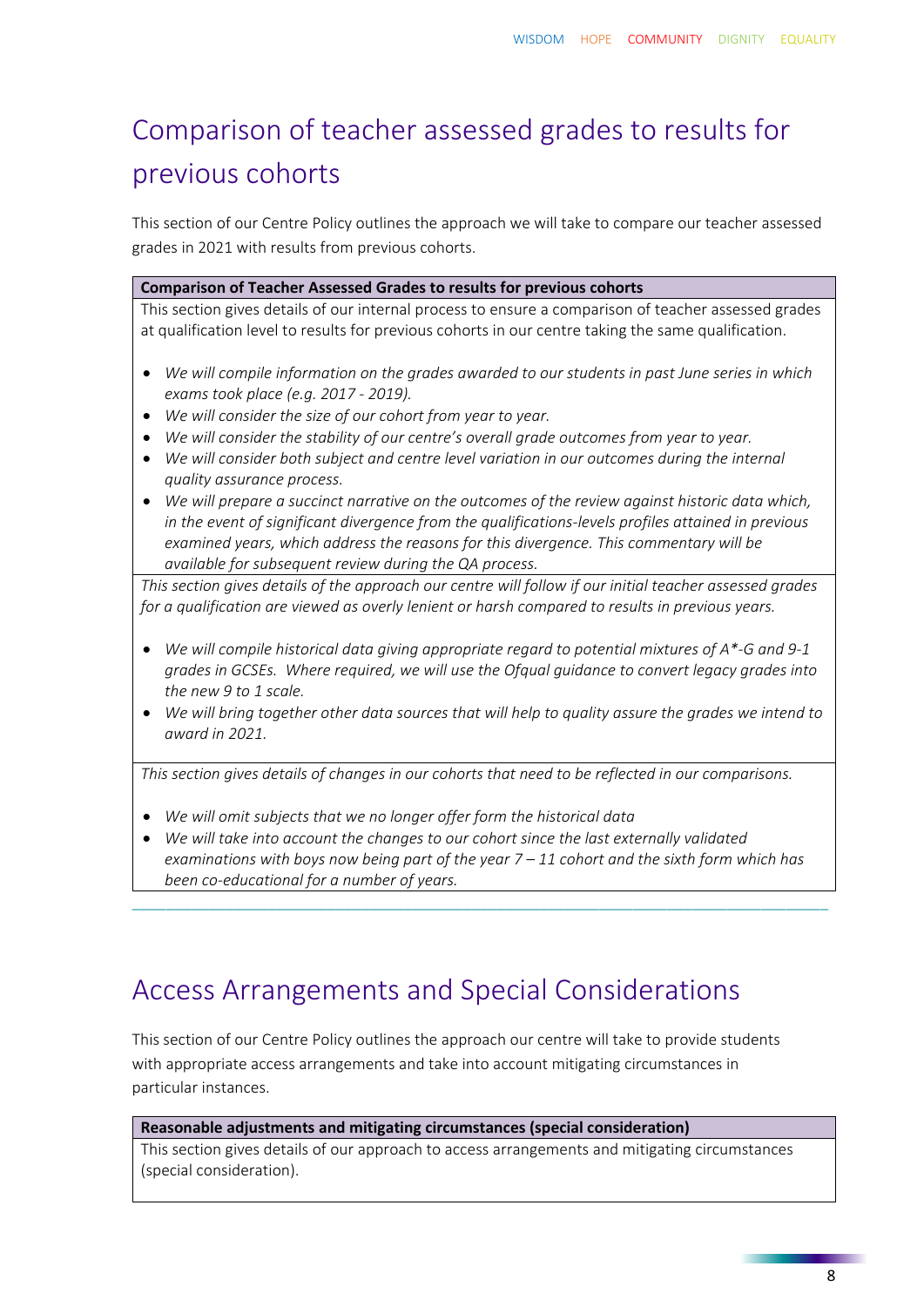- *Where students have agreed access arrangements or reasonable adjustments (for example a reader or scribe) we will make every effort to ensure that these arrangements are in place when assessments are being taken.*
- *Where an assessment has taken place without an agreed reasonable adjustment or access arrangement, we will remove that assessment from the basket of evidence and alternative evidence obtained.*
- *Where illness or other personal circumstances might have affected performance in assessments used in determining a student's standard of performance, we will take account of this when making judgements.*
- *We will record, as part of the Assessment Record, how we have incorporated any necessary variations to take account of the impact of illness or personal circumstances on the performance of individual students in assessments.*
- *To ensure consistency in the application of Special Consideration, we will ensure all teachers have read and understood the document: JCQ – [A guide to the special consideration process, with](https://www.jcq.org.uk/wp-content/uploads/2020/08/A-guide-to-the-spec-con-process-202021-Website-version.pdf)  [effect from 1 September 2020](https://www.jcq.org.uk/wp-content/uploads/2020/08/A-guide-to-the-spec-con-process-202021-Website-version.pdf)*

\_\_\_\_\_\_\_\_\_\_\_\_\_\_\_\_\_\_\_\_\_\_\_\_\_\_\_\_\_\_\_\_\_\_\_\_\_\_\_\_\_\_\_\_\_\_\_\_\_\_\_\_\_\_\_\_\_\_\_\_\_\_\_\_\_\_\_\_\_\_\_\_\_\_\_\_\_\_\_\_\_\_

## Addressing disruption/differential lost learning (DLL)

#### B. **Addressing Disruption/Differentiated Lost Learning (DLL)**

This section gives details of our approach to address disruption or differentiated lost teaching.

• Teacher assessed grades will be determined based on evidence of the content that has been taught and assessed for each student.

\_\_\_\_\_\_\_\_\_\_\_\_\_\_\_\_\_\_\_\_\_\_\_\_\_\_\_\_\_\_\_\_\_\_\_\_\_\_\_\_\_\_\_\_\_\_\_\_\_\_\_\_\_\_\_\_\_\_\_\_\_\_\_\_\_\_\_\_\_\_\_\_\_\_\_\_\_\_\_\_\_\_

## **Objectivity**

This section of our Centre Policy outlines the arrangements in place to ensure objectivity of decisions.

#### **Objectivity**

This section gives a summary of the arrangements in place within our centre in relation to objectivity.

*Staff will fulfil their duties and responsibilities in relation to relevant equality and disability legislation.*

*Senior Leaders, Heads of Department and Centre will consider:*

- *sources of unfairness and bias (situations/contexts, difficulty, presentation and format, language, conditions for assessment, marker preconceptions);*
- *how to minimise bias in questions and marking and hidden forms of bias); and*
- *bias in teacher assessed grades.*

*To ensure objectivity, all staff involved in determining teacher assessed grades will be made aware that:*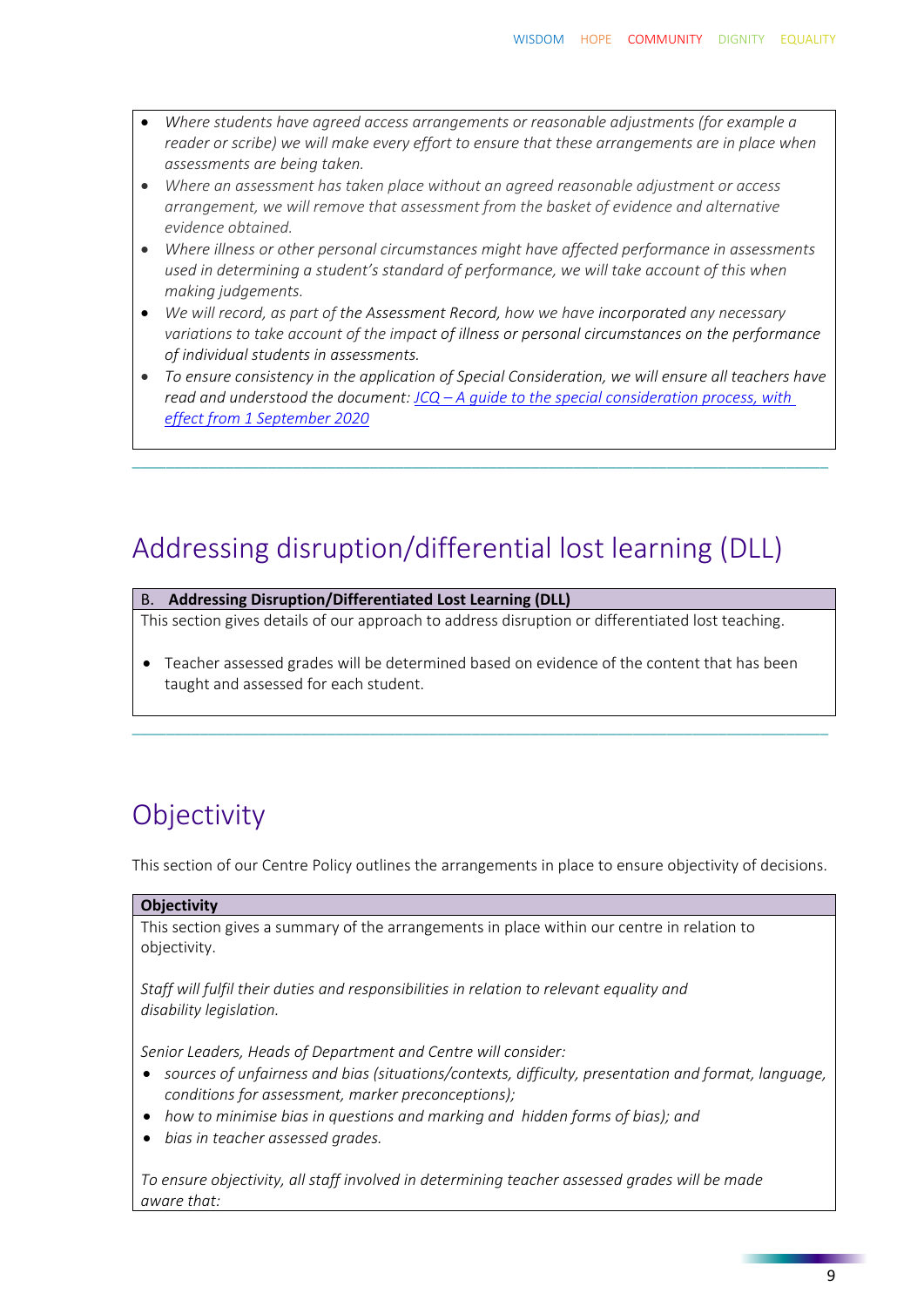- *unconscious bias can skew judgements;*
- *the evidence presented should be valued for its own merit as an indication of performance and attainment;*
- *teacher assessed grades should not be influenced by candidates' positive or challenging personal circumstances, character, behaviour, appearance, socio-economic background, or protected characteristics;*
- *unconscious bias is more likely to occur when quick opinions are formed; and*

*Our internal standardisation process will help to ensure that there are different perspectives to the quality assurance process.* 

\_\_\_\_\_\_\_\_\_\_\_\_\_\_\_\_\_\_\_\_\_\_\_\_\_\_\_\_\_\_\_\_\_\_\_\_\_\_\_\_\_\_\_\_\_\_\_\_\_\_\_\_\_\_\_\_\_\_\_\_\_\_\_\_\_\_\_\_\_\_\_\_\_\_\_\_\_\_\_\_\_\_

## Recording decisions and retention of evidence and data

This section of our Centre Policy outlines our arrangements to recording decisions and to retaining evidence and data.

#### **C. Recording Decisions and Retention of Evidence and Data**

This section outlines our approach to recording decisions and retaining evidence and data.

- *We will ensure that teachers and Heads of Departments maintain records that show how the teacher assessed grades process operated, including the rationale for decisions in relation to individual marks/grades.*
- *We will ensure that evidence is maintained across a variety of tasks to develop a holistic view of each student's demonstrated knowledge, understanding and skills in the areas of content taught.*
- *We will put in place recording requirements for the various stages of the process to ensure the accurate and secure retention of the evidence used to make decisions.*
- *We will comply with our obligations regarding data protection legislation.*
- *We will ensure that the grades accurately reflect the evidence submitted.*
- *We will ensure that evidence is retained electronically or on paper in a secure centre-based system that can be readily shared with our awarding organisation(s).*

\_\_\_\_\_\_\_\_\_\_\_\_\_\_\_\_\_\_\_\_\_\_\_\_\_\_\_\_\_\_\_\_\_\_\_\_\_\_\_\_\_\_\_\_\_\_\_\_\_\_\_\_\_\_\_\_\_\_\_\_\_\_\_\_\_\_\_\_\_\_\_\_\_\_\_\_\_\_\_\_\_\_

### Authenticating evidence

#### **D. Authenticating evidence**

This section of our Centre Policy details the mechanisms in place to ensure that teachers are confident in the authenticity of evidence, and the process for dealing with cases where evidence is not thought to be authentic.

• *Robust mechanisms, which will include internal moderation checks and the highest levels of control during assessment periods will be in place to ensure that teachers are confident that*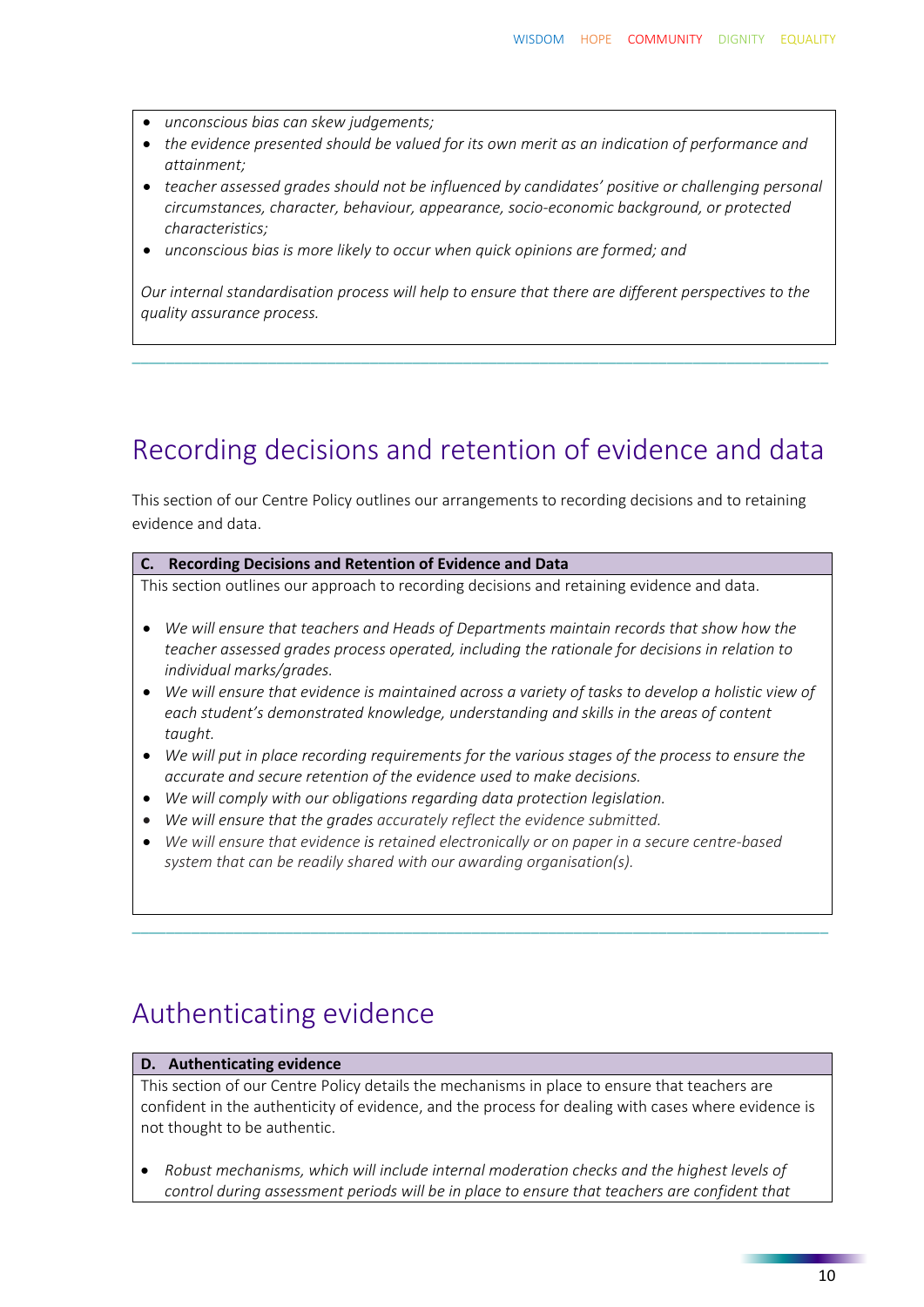*work used as evidence is the students' own and that no inappropriate levels of support have been given to students to complete it, either within the centre or with external tutors.*

• *It is understood that awarding organisations will investigate instances where it appears evidence is not authentic. We will follow all guidance provided by awarding organisations*

AQA:<https://www.aqa.org.uk/> WJEC: [https://www.wjec.co.uk](https://www.wjec.co.uk/) OCR:<https://www.ocr.org.uk/> EDEXCEL:<https://qualifications.pearson.com/en/home.html>

*to support these determinations of authenticity.*

## Confidentiality, malpractice and conflicts of interest

\_\_\_\_\_\_\_\_\_\_\_\_\_\_\_\_\_\_\_\_\_\_\_\_\_\_\_\_\_\_\_\_\_\_\_\_\_\_\_\_\_\_\_\_\_\_\_\_\_\_\_\_\_\_\_\_\_\_\_\_\_\_\_\_\_\_\_\_\_\_\_\_\_\_\_\_\_\_\_\_\_\_

#### *Confidentiality*

This section of our Centre Policy outlines the measures in place to ensure the confidentiality of the grades our centre determines, and to make students aware of the range of evidence on which those grades will be based.

#### **A. Confidentiality**

*This section details the measures in place in our centre to maintain the confidentiality of grades, while sharing information regarding the range of evidence on which the grades will be based.* 

- *All staff involved have been made aware of the need to maintain the confidentiality of teacher assessed grades.*
- *All teaching staff have been briefed on the requirement to share details of the range of evidence on which students' grades will be based, while ensuring that details of the final grades remain confidential.*
- *Relevant details from this Policy, including requirements around sharing details of evidence and the confidentiality requirements, have been shared with parents/guardians.*

#### *Malpractice*

This section of our Centre Policy outlines the measures in place to prevent malpractice and other breaches of exam regulations, and to deal with such cases if they occur.

#### **B. Malpractice**

*This section details the measures in place in our centre to prevent malpractice and, where that proves impossible, to handle cases in accordance with awarding organisation requirements.*

- *Our general centre policies regarding malpractice, maladministration and conflicts of interest have been reviewed to ensure they address the specific challenges of delivery in Summer 2021.*
- *All staff involved have been made aware of these policies, and have received training in them as necessary.*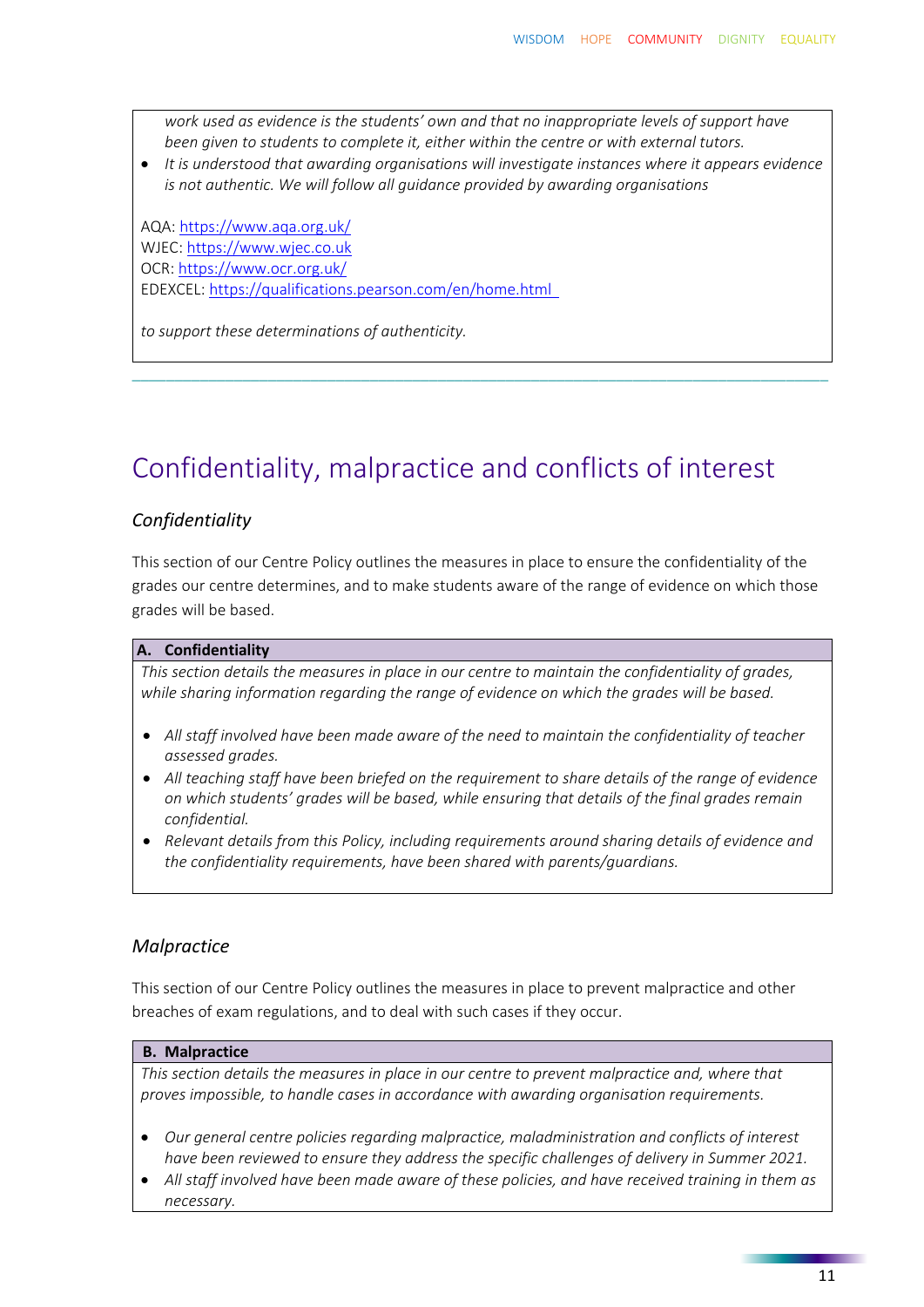- *All staff involved have been made aware of the specific types of malpractice which may affect the Summer 2021 series including:*
	- o *breaches of internal security;*
	- o *deception;*
	- o *improper assistance to students;*
	- o *failure to appropriately authenticate a student's work;*
	- o *over direction of students in preparation for common assessments;*
	- o *allegations that centres submit grades not supported by evidence that they know to be inaccurate;*
	- o *centres enter students who were not originally intending to certificate a grade in the Summer 2021 series;*
	- o *failure to engage as requested with awarding organisations during the External Quality Assurance and appeal stages; and*
	- o *failure to keep appropriate records of decisions made and teacher assessed grades.*
- *The consequences of malpractice or maladministration as published in the JCQ guidance: [JCQ Suspected](https://www.jcq.org.uk/exams-office/malpractice/jcq-suspected-malpractice-policies-and-procedures-2019-2020) Malpractice: Policies and Procedures and including the risk of a delay to students receiving their grades, up to, and including, removal of centre status have been outlined to all relevant staff.*

#### *Conflicts of Interest*

This section of our Centre Policy outlines the measures in place to address potential conflicts of interest.

#### **C. Conflicts of Interest**

*This section details our approach to addressing conflicts of interest, and how we will respond to such allegations.* 

- *To protect the integrity of assessments, all staff involved in the determination of grades must declare any conflict of interest such as relationships with students to our Head of Centre for further consideration.*
- *Our Head of Centre will take appropriate action to manage any conflicts of interest arising with centre staff in accordance with the JCQ documents - [General Regulations for Approved](https://www.jcq.org.uk/wp-content/uploads/2020/09/Gen_regs_approved_centres_20-21_FINAL.pdf)  [Centres, 1 September 2020 to 31 August 2021.](https://www.jcq.org.uk/wp-content/uploads/2020/09/Gen_regs_approved_centres_20-21_FINAL.pdf)*
- *We will also carefully consider the need if to separate duties and personnel to ensure fairness in later process reviews and appeals.*

\_\_\_\_\_\_\_\_\_\_\_\_\_\_\_\_\_\_\_\_\_\_\_\_\_\_\_\_\_\_\_\_\_\_\_\_\_\_\_\_\_\_\_\_\_\_\_\_\_\_\_\_\_\_\_\_\_\_\_\_\_\_\_\_\_\_\_\_\_\_\_\_\_\_\_\_\_\_\_\_\_\_

## External Quality Assurance

This section of our Centre Policy outlines the arrangements in place to comply with awarding organisation arrangements for External Quality Assurance of teacher assessed grades in a timely and effective way.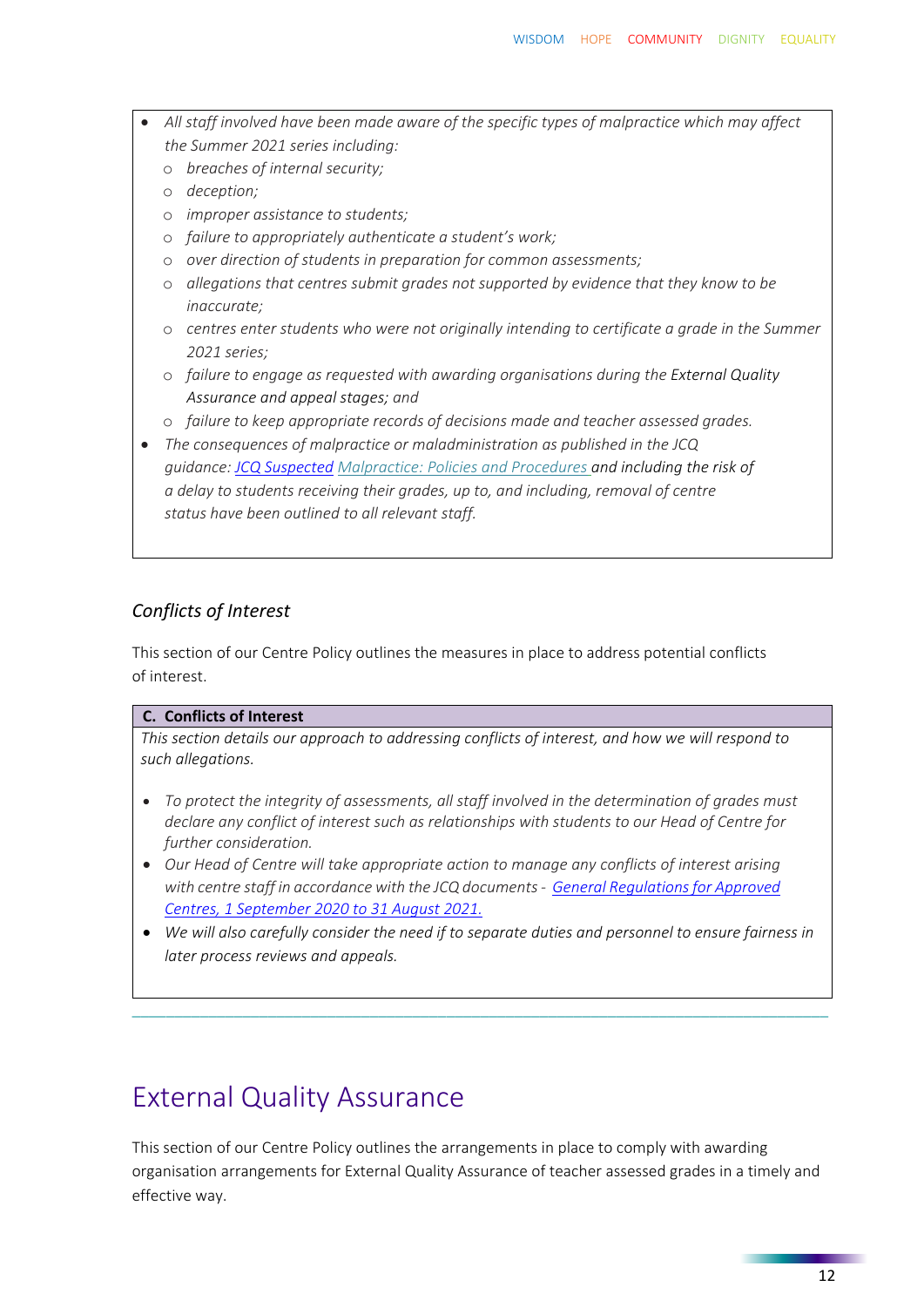#### **A. External Quality Assurance**

*This section outlines the arrangements we have in place to ensure the relevant documentation and assessment evidence can be provided in a timely manner for the purposes of External Quality Assurance sampling, and that staff can be made available to respond to enquiries.* 

- *All staff involved have been made aware of the awarding organisation requirements for External Quality Assurance as set out in the* JCQ Guidance*.*
- *All necessary records of decision-making in relation to determining grades have been properly kept and can be made available for review as required.*
- *All student evidence on which decisions regarding the determination of grades has been retained and can be made available for review as required.*
- *Instances where student evidence used to decide teacher assessed grades is not available, for example where the material has previously been returned to students and cannot now be retrieved, will be clearly recorded on the appropriate documentation.*
- *All staff involved have been briefed on the possibility of interaction with awarding organisations during the different stages of the External Quality Assurance process and can respond promptly and fully to enquiries, including attendance at Virtual Visits should this prove necessary.*
- *Arrangements are in place to respond fully and promptly to any additional requirements/reviews that may be identified as a result of the External Quality Assurance process.*
- *Staff have been made aware that a failure to respond fully and effectively to such additional requirements may result in further action by the awarding organisations, including the withholding of results.*

\_\_\_\_\_\_\_\_\_\_\_\_\_\_\_\_\_\_\_\_\_\_\_\_\_\_\_\_\_\_\_\_\_\_\_\_\_\_\_\_\_\_\_\_\_\_\_\_\_\_\_\_\_\_\_\_\_\_\_\_\_\_\_\_\_\_\_\_\_\_\_\_\_\_\_\_\_\_\_\_\_\_

## Results

This section of our Centre Policy outlines our approach to the receipt and issue of results to students and the provision of necessary advice and guidance.

#### **A. Results**

*This section details our approach to the issue of results to students and the provision of advice and guidance.* 

- *All staff involved have been made aware of the specific arrangements for the issue of results in Summer 2021, including the issuing of A/AS and GCSE results in the same week.*
- *Arrangements will be made to ensure the necessary staffing, including exams office and support staff, to enable the efficient receipt and release of results to our students.*
- *Arrangements will be in place for the provision of all necessary advice, guidance and support, including pastoral support, to students on receipt of their results.*
- *Such guidance will include advice on the appeals process in place in 2021 (see below).*
- *Appropriate staff will be available to respond promptly to any requests for information from awarding organisations, for example regarding missing or incomplete results, to enable such issues to be swiftly resolved.*

\_\_\_\_\_\_\_\_\_\_\_\_\_\_\_\_\_\_\_\_\_\_\_\_\_\_\_\_\_\_\_\_\_\_\_\_\_\_\_\_\_\_\_\_\_\_\_\_\_\_\_\_\_\_\_\_\_\_\_\_\_\_\_\_\_\_\_\_\_\_\_\_\_\_\_\_\_\_\_\_\_\_

• *Parents/guardians will have been made aware of arrangements for results days.*